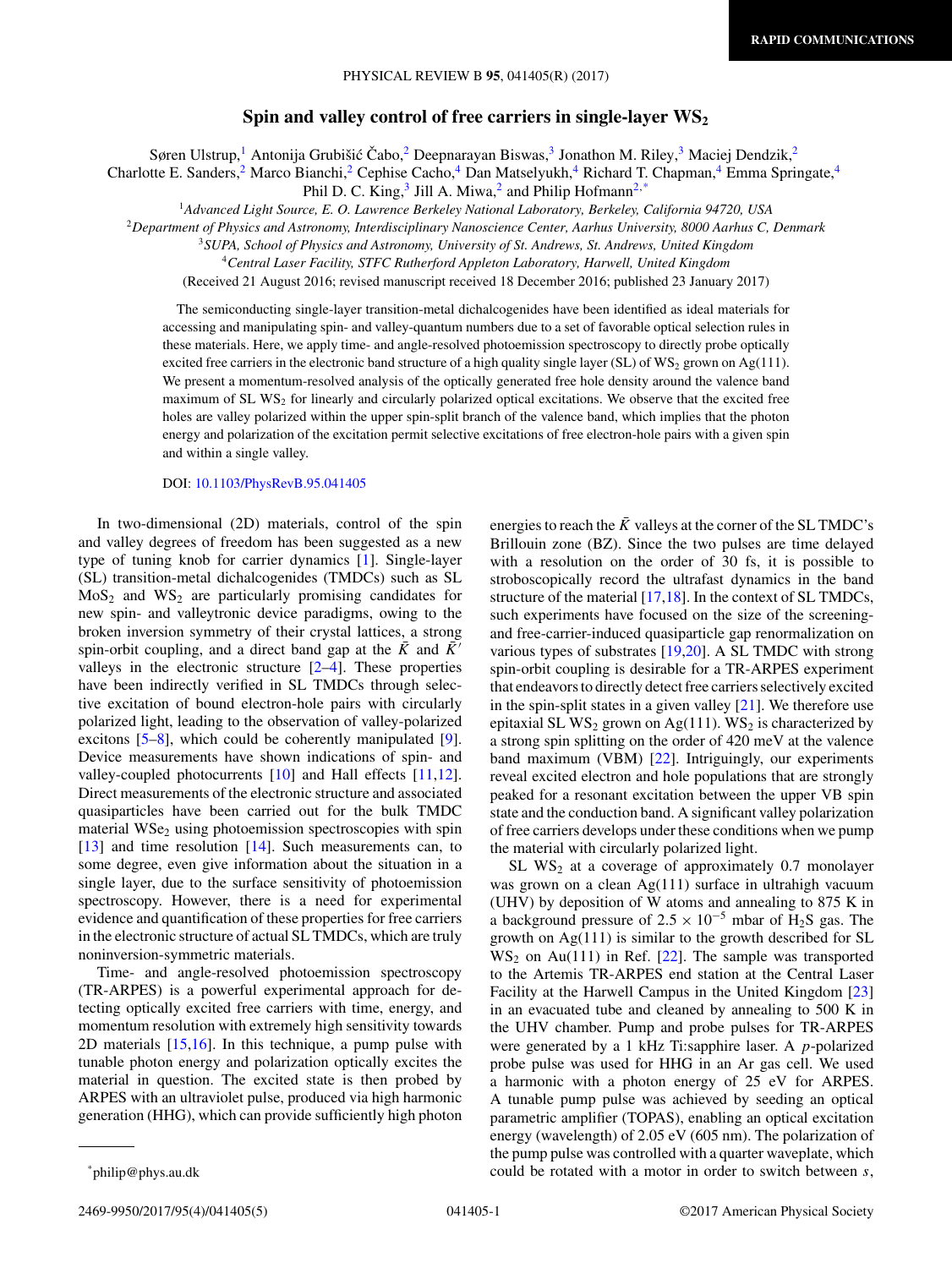<span id="page-1-0"></span>

FIG. 1. (a) ARPES spectrum of  $WS_2$  taken before optical excitation. The BZ in the inset shows the measurement direction via the dashed line. (b) Difference between the peak excitation spectrum obtained with an *s*-polarized pump pulse at a photon energy of 2.05 eV and the equilibrium spectrum in (a). The sketch presents the resonant excitation at the VBM and CBM. (c) Time dependent intensity difference (markers) summed over the dashed boxed regions on the CBM and VBM, respectively, in (b). Overlaid thick lines are fits to a function consisting of an exponential rising edge and a single exponential decay with time constant  $\tau$ . (d) Integrated EDCs at equilibrium (Eq.) and peak excitation (Exc.) along with their difference (Diff.) for the corresponding data in (b). The integration was carried out over the VBM and CBM in the momentum range from 1.15 to 1.45  $\text{\AA}^{-1}$ . Gaussian fits of the peaks in the difference are shown along with estimates of the transition energies in eV (error bars are  $\pm 0.05$  eV).

 $\sigma^-$ , and  $\sigma^+$  polarization, permitting measurements with all three polarizations. The fluence of the pump pulse was kept around 3.0 mJ*/*cm<sup>2</sup> in order to obtain maximum pump-probe signal while avoiding space-charge effects [\[24\]](#page-4-0). The average acquisition time for pump-probe data was 24 hours. We used variable exit slit settings for the probe pulse and entrance slit sizes of the SPECS Phoibos 100 electron analyzer depending on the statistics required for the measurement, such that the energy resolution varies between 150 and 350 meV. The angular and time resolution were on the order of 0*.*2◦ and 40 fs, respectively. The temperature of the sample was kept at 70 K during measurements.

In Fig.  $1(a)$  we present the electronic structure of our SL  $WS_2$  sample around the  $\bar{K}$  valley, measured by ARPES along the direction of the BZ shown in the inset. The spectrum was obtained in equilibrium conditions before the arrival of the



FIG. 2. (a),(b) Selection rules for transitions from the upper VB to the CBM in the  $\bar{K}$  and  $\bar{K}'$  valleys. (c) BZ orientations and selection rules for the two possible domain orientations probed in this work. (d),(e) Difference signal for optical pumping with (d)  $\sigma^-$  and (e)  $\sigma^+$ circular polarization and a photon energy of 2.05 eV. (f) EDCs of the difference integrated over the VBM and CBM regions for the data in (d) and (e).

optical excitation. Clearly resolved spin-split bands of the VBM are observed in the spectrum. Throughout the Rapid Communication we refer to the band on the lower (higher) binding energy side as the upper (lower) VB. The effect of pumping can be best seen in the difference between the spectrum in the excited state and the equilibrium spectrum in Fig.  $1(a)$ . This difference is taken at a time delay corresponding to the peak of the excitation  $(t = 30 \text{ fs})$ . Excitation with an *s*-polarized pump pulse with a photon energy of 2.05 eV leads to a population of excited holes and electrons in the upper VB and conduction band minimum (CBM), which is seen via the blue and red contrast, respectively, in the difference spectrum in Fig. 1(b). The time dependence of the observed difference signals reveals a symmetric and ultrafast decay of excited carriers in the CBM and VBM regions with a time constant  $\tau$  of 100 fs, as shown in Fig. 1(c). Slightly different pump energies were used to establish the resonant condition between VBM and CBM (not shown) and these dynamics are found to be independent of the pump pulse energy within our time resolution. This time dependence reflects the coupling of the SL  $WS_2$  to the underlying metallic substrate, which efficiently drains optically excited free carriers, as previously observed for SL  $MoS<sub>2</sub>$  on Au(111) [\[19\]](#page-3-0). Since the time dependence of the carrier relaxation is dominated by the coupling to the substrate, we will focus on the conditions of the carrier excitation process. The analysis in Fig.  $1(d)$ presents the integrated energy distribution curves (EDCs) for the equilibrium and excited state spectra along with their difference. Gaussian fits of the peaks in the difference reveal how the upper and lower VBs and the CBM line up. We find a direct quasiparticle gap at  $\bar{K}$  of (2.00  $\pm$  0.05) eV, confirming that our choice of pump pulse energy of 2.05 eV is essentially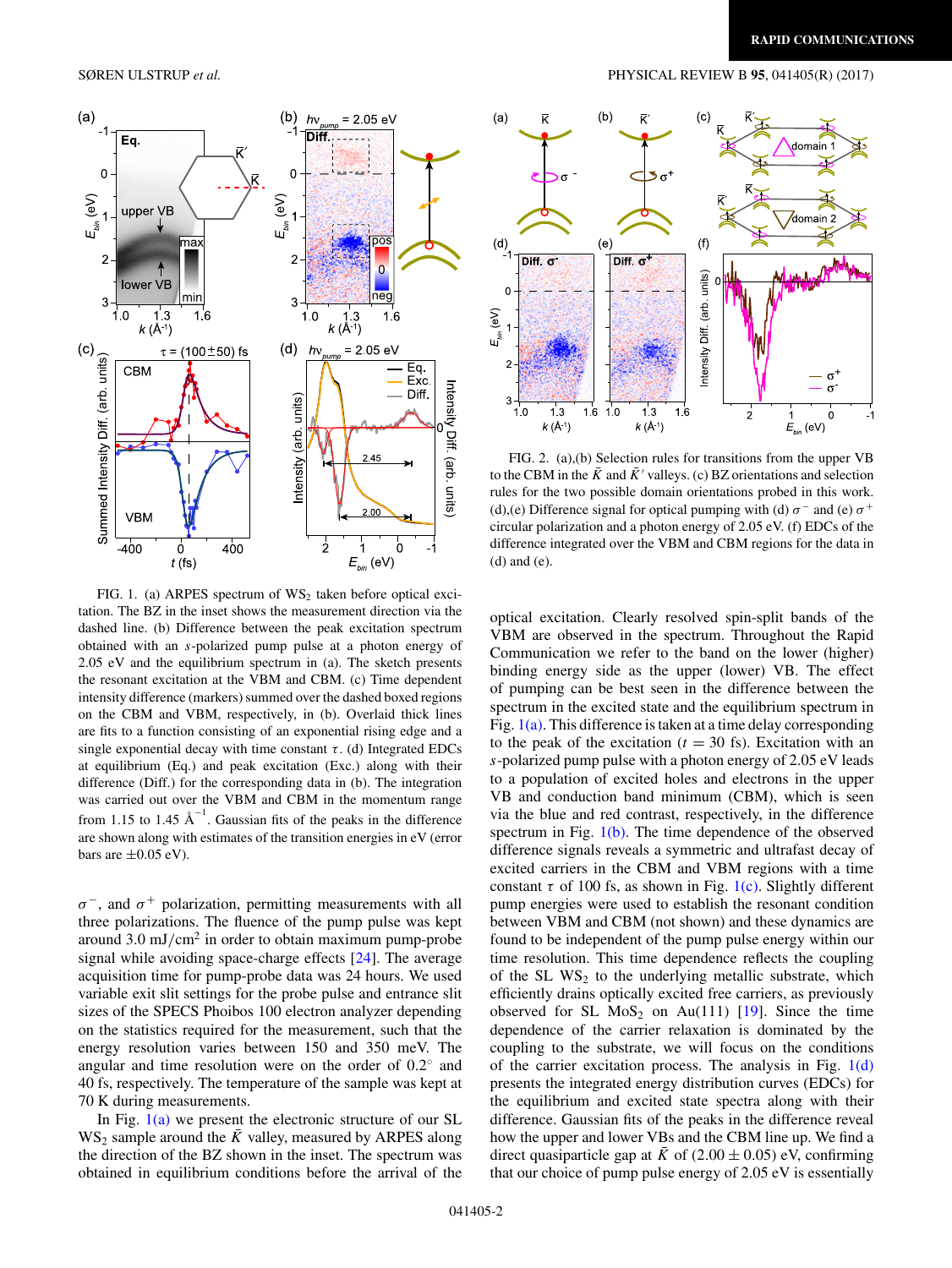<span id="page-2-0"></span>

FIG. 3. (a) EDCs extracted over the VBM and fitted with two Lorentzian line shapes on a parabolic background. Each EDC is binned over a range of  $\pm 0.02 \text{ \AA}^{-1}$ . (b) Example EDC fit for equilibrium (Eq.) and optically excited (Exc.) data with plots of the individual Lorentzian components. (c) Measured spectrum used for the EDC analysis in (a). (d) Reconstruction of the spectrum using the fitted EDCs. (e),(f) Difference (Diff.) spectra corresponding to the data and fit in (c) and (d). The spectrum analyzed here was measured with an *s*-polarized optical excitation at a photon energy of 2.05 eV [see also Fig.  $1(b)$ ].

resonant with the transition between the upper VB and the CBM. The quasiparticle gap energy is somewhat smaller than the average value of 2.43 eV calculated for freestanding SL  $WS_2$  in the GW approximation [\[25\]](#page-4-0), which is fully consistent with an expected screening-induced band-gap renormalization by the metal substrate [\[19](#page-3-0)[,26\]](#page-4-0).

Figures  $2(a)$  and  $2(b)$  sketch the selection rules for optical pumping of  $SL$  WS<sub>2</sub> with circularly polarized pulses and a photon energy of 2.05 eV [\[2\]](#page-3-0). For  $\sigma^-$ -polarized pump pulses, carriers are exclusively excited in the upper VB at *K* [see Fig. [2\(a\)\]](#page-1-0), while for  $\sigma^+$ -polarized pump pulses carriers are exclusively excited in the upper VB at  $\bar{K}$ <sup> $\prime$ </sup> [see Fig. [2\(b\)\]](#page-1-0). In the present case of an epitaxial  $WS_2$  layer grown on Ag(111), the substrate symmetry permits the existence of mirror domains [\[27\]](#page-4-0), implying that we are measuring a superposition of the two BZs with the valleys swapped, as shown in Fig.  $2(c)$ . Regardless of these domains, our experiment reveals a stronger depletion of the upper VB intensity when we use pump pulses with  $\sigma^-$  polarization. This is seen via the comparison of the intensity difference for the excited holes in the VB generated by  $\sigma^-$ - and  $\sigma^+$ -polarized pulses in Figs. [2\(d\)](#page-1-0) and [2\(e\)](#page-1-0) and the integrated EDCs of the difference for both polarizations in Fig. [2\(f\).](#page-1-0) Note that the existence of mirror domains does not necessarily imply an equal distribution of domain types and even single domain orientations can be achieved in similar systems, depending on the growth conditions [\[28\]](#page-4-0).

In order to obtain a quantitative estimate of the optically induced free hole density we proceed with a band-resolved line shape analysis of the VBM region. EDCs around the VBM of the spectra obtained with an *s*-polarized optical excitation are fitted with two Lorentzian line shapes on a parabolic background, as shown in Fig.  $3(a)$ . The fitted Lorentzian components of the spin-split VBs are extracted as shown in Fig.  $3(b)$ , and we observe a good agreement between the



FIG. 4. (a)–(d) Number of holes  $N_h$  per momentum state (markers) and distribution function fits (curves) for [(a),(b)] *s*-polarized optical pumping and [(c),(d)] circularly polarized optical pumping with a photon energy of 2.05 eV. The hole number was extracted using the analysis procedure in Fig.  $3$  for  $[(a),(c)]$  the upper VB and  $[(b),(d)]$  the lower VB. The calculated hole density  $n_h$  per valley is provided in each panel. The insets of the  $WS_2$  band diagrams present the possible transitions for the optical excitation conditions in each panel.

experimental dispersion in Fig.  $3(c)$  and the fitted dispersion in Fig.  $3(d)$ . The fit captures position and amplitude changes in the line shape, which could occur due to gap renormalization and optically excited holes, respectively. Comparisons of the Lorentzian fits in Fig.  $3(b)$  and the difference spectra in Figs.  $3(e)$  and  $3(f)$  show that the main change in the excited spectrum relates to an amplitude change in the upper VB. This can be translated into a number for the excited holes,  $N_h$ , per momentum state by integration of the fitted Lorentzian components, normalization to the spectral weight in the equilibrium spectrum, and finally conversion of the normalized spectral weight in the excited spectrum to a value for  $N_h$  [\[20\]](#page-3-0).

Results of the above analysis are compared for the various pump pulse polarizations in Fig. 4, which shows the distribution of optically excited holes around the VBM. We fit the momentum dependence of  $N_h$  with a holelike Fermi-Dirac function  $f_h(k) = 1 - f_e(k) = 1 - 1/(\exp{[(\epsilon(k - k')) - \epsilon_k]}$  $\mu$ ]/ $\delta$ } + 1) in the cases where  $N_h > 0$  is clearly fulfilled. Here  $\epsilon(k)$  is the bare dispersion of either the upper or lower VB, which is determined from the EDC fits of the band positions in Fig. 3, and  $\{k', \mu, \delta\}$  constitute the set of fitting parameters that determine the position, height, and width of the distribution. The fits of the Fermi-Dirac distribution show that the variation in  $N_h(k)$  corresponds to a thermalized hole population for the bare band dispersion of the material. By assuming that the population of holes is isotropic around the VBM, we can convert the fitted distribution function into an estimate of the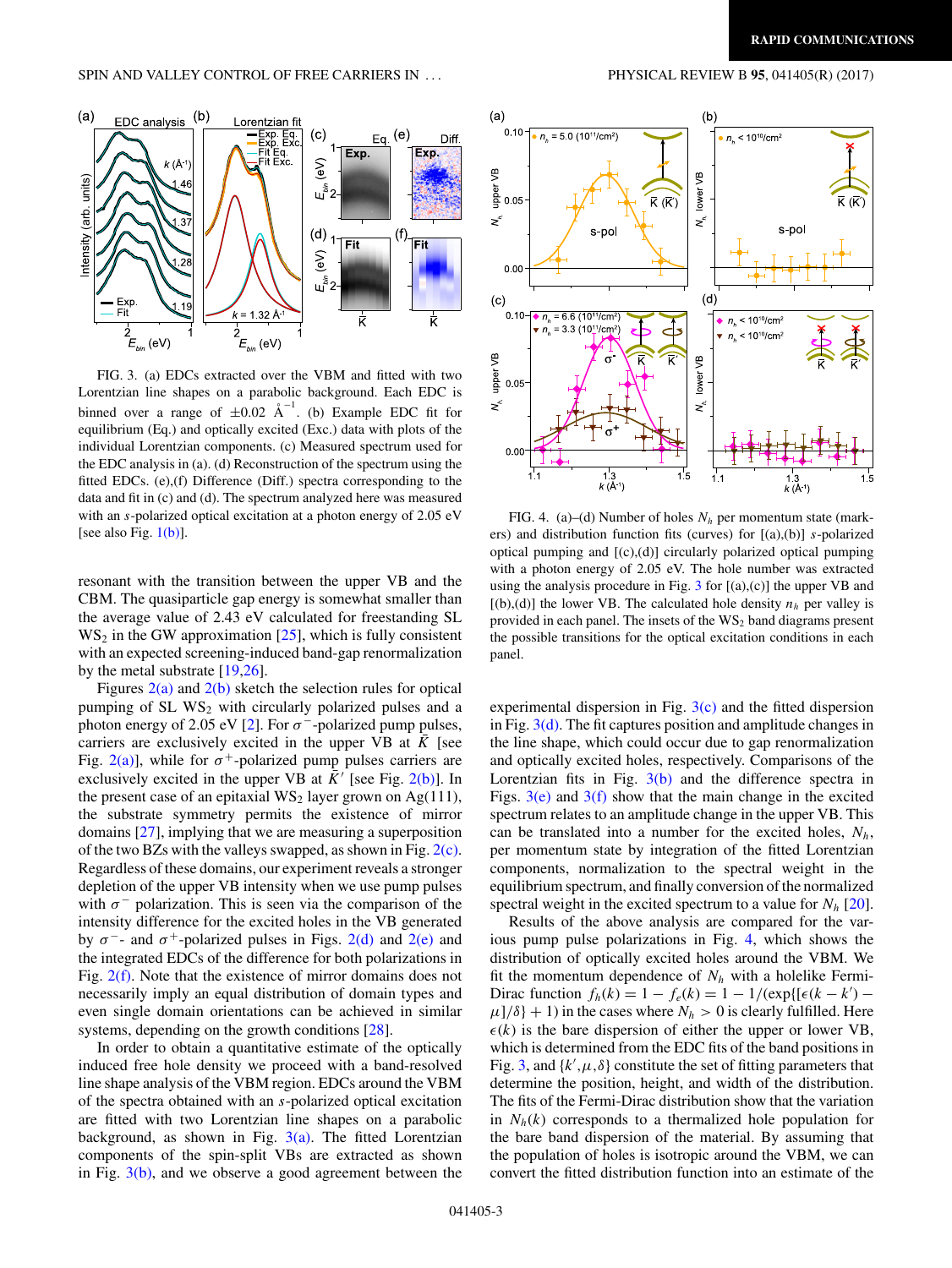<span id="page-3-0"></span>excited hole density per valley,  $n_h$  [20]. The detection limit for  $n_h$  in this type of analysis is estimated to be  $10^{10}$  holes per  $\text{cm}^2$ . We note that the above band-resolved analysis of optically excited hole numbers fully relies on the momentum resolution of TR-ARPES, and that it directly reveals that the excited hole populations in  $SLWS_2$  are consistent with thermalized Fermi-Dirac functions at the ultrashort time scales, within 40 fs of optical excitation, studied here.

In Fig. [4\(a\)](#page-2-0) we observe that *s*-polarized resonant pumping at the upper VB generates a clear distribution of holes in this band compared to the lower VB, as seen in Fig. [4\(b\).](#page-2-0) This general trend can be understood from the simple schematics of the excitation processes shown in the insets of Figs.  $4(a)$ and  $4(b)$ . Resonant pumping from the upper VB leads to free electrons and holes, which are situated at the band edges where the phase space for intraband decay processes is small, thereby making the optical pumping efficient at generating free carriers. Pumping at this photon energy with circularly polarized pulses leads to a twice as large optically generated hole density in the upper band using  $\sigma^-$  compared to  $\sigma^+$  polarization, as seen in Fig. [4\(c\).](#page-2-0) No significant hole density is detected in the lower band in Fig. [4\(d\),](#page-2-0) which is consistent with the result for *s*-polarized pump pulses with the same energy in Fig. [4\(b\).](#page-2-0) The observation of a moderate free-carrier density using  $\sigma^+$  polarization can be attributed to coexisting mirror domains in the sample and a deviation in the pump-pulse polarization from perfect circular due to the geometry constraints of the experiment. Our analysis shows that, even under these circumstances, it is possible to excite a surplus of free carriers in the  $\bar{K}$  valley of epitaxial WS<sub>2</sub> grown on a metal surface. Since these carriers all derive from the upper band, they are also characterized by a single spin quantum number.

Our results reveal that the level of control of the spin and valley degrees of freedom demonstrated for excitons in SL TMDCs also extends to optically generated free carriers in these materials. We expect this scheme to be transferable to arbitrary substrates and other SL TMDC materials.

We thank Phil Rice for technical support during the Artemis beamtime. We gratefully acknowledge funding by VILLUM FONDEN via the Centre of Excellence for Dirac Materials (Grant No. 11744), the Aarhus University Research Foundation, EPSRC (Grants No. EP/M023427/1 and No. EP/L505079/1), and The Royal Society. Ph.H., J.A.M., and S.U. acknowledge financial support from the Danish Council for Independent Research, Natural Sciences under the Sapere Aude program (Grants No. DFF-4002-00029, No. DFF-6108- 00409, and No. DFF-4090-00125). Access to the Artemis Facility was funded by STFC.

Data underpinning this publication can be accessed at [\[29\]](#page-4-0).

- [1] A. Rycerz, J. Tworzydlo, and C. W. J. Beenakker, [Nat. Phys.](https://doi.org/10.1038/nphys547) **[3](https://doi.org/10.1038/nphys547)**, [172](https://doi.org/10.1038/nphys547) [\(2007\)](https://doi.org/10.1038/nphys547).
- [2] [D. Xiao, G.-B. Liu, W. Feng, X. Xu, and W. Yao,](https://doi.org/10.1103/PhysRevLett.108.196802) *Phys. Rev.* Lett. **[108](https://doi.org/10.1103/PhysRevLett.108.196802)**, [196802](https://doi.org/10.1103/PhysRevLett.108.196802) [\(2012\)](https://doi.org/10.1103/PhysRevLett.108.196802).
- [3] [K. F. Mak, C. Lee, J. Hone, J. Shan, and T. F. Heinz,](https://doi.org/10.1103/PhysRevLett.105.136805) *Phys. Rev.* Lett. **[105](https://doi.org/10.1103/PhysRevLett.105.136805)**, [136805](https://doi.org/10.1103/PhysRevLett.105.136805) [\(2010\)](https://doi.org/10.1103/PhysRevLett.105.136805).
- [4] [Q. Wang, K. Kourosh, A. Kis, J. Coleman, and M. Strano,](https://doi.org/10.1038/nnano.2012.193) Nat. Nanotechnol. **[7](https://doi.org/10.1038/nnano.2012.193)**, [699](https://doi.org/10.1038/nnano.2012.193) [\(2012\)](https://doi.org/10.1038/nnano.2012.193).
- [5] H. Zeng, J. Dai, W. Yao, D. Xiao, and X. Cui, [Nat. Nanotechnol.](https://doi.org/10.1038/nnano.2012.95) **[7](https://doi.org/10.1038/nnano.2012.95)**, [490](https://doi.org/10.1038/nnano.2012.95) [\(2012\)](https://doi.org/10.1038/nnano.2012.95).
- [6] K. Mak, K. He, J. Shan, and T. Heinz, [Nat. Nanotechnol.](https://doi.org/10.1038/nnano.2012.96) **[7](https://doi.org/10.1038/nnano.2012.96)**, [494](https://doi.org/10.1038/nnano.2012.96) [\(2012\)](https://doi.org/10.1038/nnano.2012.96).
- [7] T. Cao, G. Wang, W. Han, H. Ye, C. Zhu, J. Shi, Q. Niu, P. Tan, E. Wang, B. Liu *et al.*, [Nat. Commun.](https://doi.org/10.1038/ncomms1882) **[3](https://doi.org/10.1038/ncomms1882)**, [887](https://doi.org/10.1038/ncomms1882) [\(2012\)](https://doi.org/10.1038/ncomms1882).
- [8] [Q. Wang, S. Ge, X. Li, J. Qiu, Y. Ji, J. Feng, and D. Sun,](https://doi.org/10.1021/nn405419h) ACS Nano **[7](https://doi.org/10.1021/nn405419h)**, [11087](https://doi.org/10.1021/nn405419h) [\(2013\)](https://doi.org/10.1021/nn405419h).
- [9] A. M. Jones, H. Yu, N. J. Ghimire, S. Wu, G. Aivazian, J. S. [Ross, B. Zhao, J. Yan, D. G. Mandrus, D. Xiao](https://doi.org/10.1038/nnano.2013.151) *et al.*, Nat. Nanotechnol. **[8](https://doi.org/10.1038/nnano.2013.151)**, [634](https://doi.org/10.1038/nnano.2013.151) [\(2013\)](https://doi.org/10.1038/nnano.2013.151).
- [10] H. Yuan, X. Wang, B. Lian, H. Zhang, X. Fang, B. Shen, G. Xu, Y. Xu, S.-C. Zhang, H. Y. Hwang *et al.*, [Nat. Nanotechnol.](https://doi.org/10.1038/nnano.2014.183) **[9](https://doi.org/10.1038/nnano.2014.183)**, [851](https://doi.org/10.1038/nnano.2014.183) [\(2014\)](https://doi.org/10.1038/nnano.2014.183).
- [11] K. F. Mak, K. L. McGill, J. Park, and P. L. McEuen, [Science](https://doi.org/10.1126/science.1250140) **[344](https://doi.org/10.1126/science.1250140)**, [1489](https://doi.org/10.1126/science.1250140) [\(2014\)](https://doi.org/10.1126/science.1250140).
- [12] X. Xu, W. Yao, D. Xiao, and T. F. Heinz, [Nat. Phys.](https://doi.org/10.1038/nphys2942) **[10](https://doi.org/10.1038/nphys2942)**, [343](https://doi.org/10.1038/nphys2942) [\(2014\)](https://doi.org/10.1038/nphys2942).
- [13] J. M. Riley, F. Mazzola, M. Dendzik, M. Michiardi, T. Takayama, L. Bawden, C. Granerod, M. Leandersson, T. Balasubramanian, M. Hoesch *et al.*, [Nat. Phys.](https://doi.org/10.1038/nphys3105) **[10](https://doi.org/10.1038/nphys3105)**, [835](https://doi.org/10.1038/nphys3105) [\(2014\)](https://doi.org/10.1038/nphys3105).
- [14] R. Bertoni, C. W. Nicholson, L. Waldecker, H. Hübener, C. Monney, U. D. Giovannini, M. Puppin, M. Hoesch, E. Springate, R. T. Chapman *et al.*, [Phys. Rev. Lett.](https://doi.org/10.1103/PhysRevLett.117.277201) **[117](https://doi.org/10.1103/PhysRevLett.117.277201)**, [277201](https://doi.org/10.1103/PhysRevLett.117.277201) [\(2016\)](https://doi.org/10.1103/PhysRevLett.117.277201).
- [15] J. C. Johannsen, S. Ulstrup, F. Cilento, A. Crepaldi, M. Zacchigna, C. Cacho, I. C. E. Turcu, E. Springate, F. Fromm, C. Raidel *et al.*, [Phys. Rev. Lett.](https://doi.org/10.1103/PhysRevLett.111.027403) **[111](https://doi.org/10.1103/PhysRevLett.111.027403)**, [027403](https://doi.org/10.1103/PhysRevLett.111.027403) [\(2013\)](https://doi.org/10.1103/PhysRevLett.111.027403).
- [16] I. Gierz, J. C. Petersen, M. Mitrano, C. Cacho, I. C. E. Turcu, E. Springate, A. Stöhr, A. Köhler, U. Starke, and A. Cavalleri, [Nat. Mater.](https://doi.org/10.1038/nmat3757) **[12](https://doi.org/10.1038/nmat3757)**, [1119](https://doi.org/10.1038/nmat3757) [\(2013\)](https://doi.org/10.1038/nmat3757).
- [17] L. Perfetti, P. A. Loukakos, M. Lisowski, U. Bovensiepen, H. Eisaki, and M. Wolf, [Phys. Rev. Lett.](https://doi.org/10.1103/PhysRevLett.99.197001) **[99](https://doi.org/10.1103/PhysRevLett.99.197001)**, [197001](https://doi.org/10.1103/PhysRevLett.99.197001) [\(2007\)](https://doi.org/10.1103/PhysRevLett.99.197001).
- [18] T. Rohwer, S. Hellmann, M. Wiesenmayer, C. Sohrt, A. Stange, B. Slomski, A. Carr, Y. Liu, L. M. Avila, M. Kallane *et al.*, [Nature \(London\)](https://doi.org/10.1038/nature09829) **[471](https://doi.org/10.1038/nature09829)**, [490](https://doi.org/10.1038/nature09829) [\(2011\)](https://doi.org/10.1038/nature09829).
- [19] A. Grubišić Čabo, J. A. Miwa, S. S. Grønborg, J. M. Riley, J. C. Johannsen, C. Cacho, O. Alexander, R. T. Chapman, E. Springate, M. Grioni *et al.*, [Nano Lett.](https://doi.org/10.1021/acs.nanolett.5b01967) **[15](https://doi.org/10.1021/acs.nanolett.5b01967)**, [5883](https://doi.org/10.1021/acs.nanolett.5b01967) [\(2015\)](https://doi.org/10.1021/acs.nanolett.5b01967).
- [20] S. Ulstrup, A. Grubišić Čabo, J. A. Miwa, J. M. Riley, S. S. Grønborg, J. C. Johannsen, C. Cacho, O. Alexander, R. T. Chapman, E. Springate *et al.*, [ACS Nano](https://doi.org/10.1021/acsnano.6b02622) **[10](https://doi.org/10.1021/acsnano.6b02622)**, [6315](https://doi.org/10.1021/acsnano.6b02622) [\(2016\)](https://doi.org/10.1021/acsnano.6b02622).
- [21] S. Ulstrup, J. C. Johannsen, F. Cilento, J. A. Miwa, A. Crepaldi, M. Zacchigna, C. Cacho, R. T. Chapman, E. Springate, S. Mammadov *et al.*, [Phys. Rev. Lett.](https://doi.org/10.1103/PhysRevLett.112.257401) **[112](https://doi.org/10.1103/PhysRevLett.112.257401)**, [257401](https://doi.org/10.1103/PhysRevLett.112.257401) [\(2014\)](https://doi.org/10.1103/PhysRevLett.112.257401).